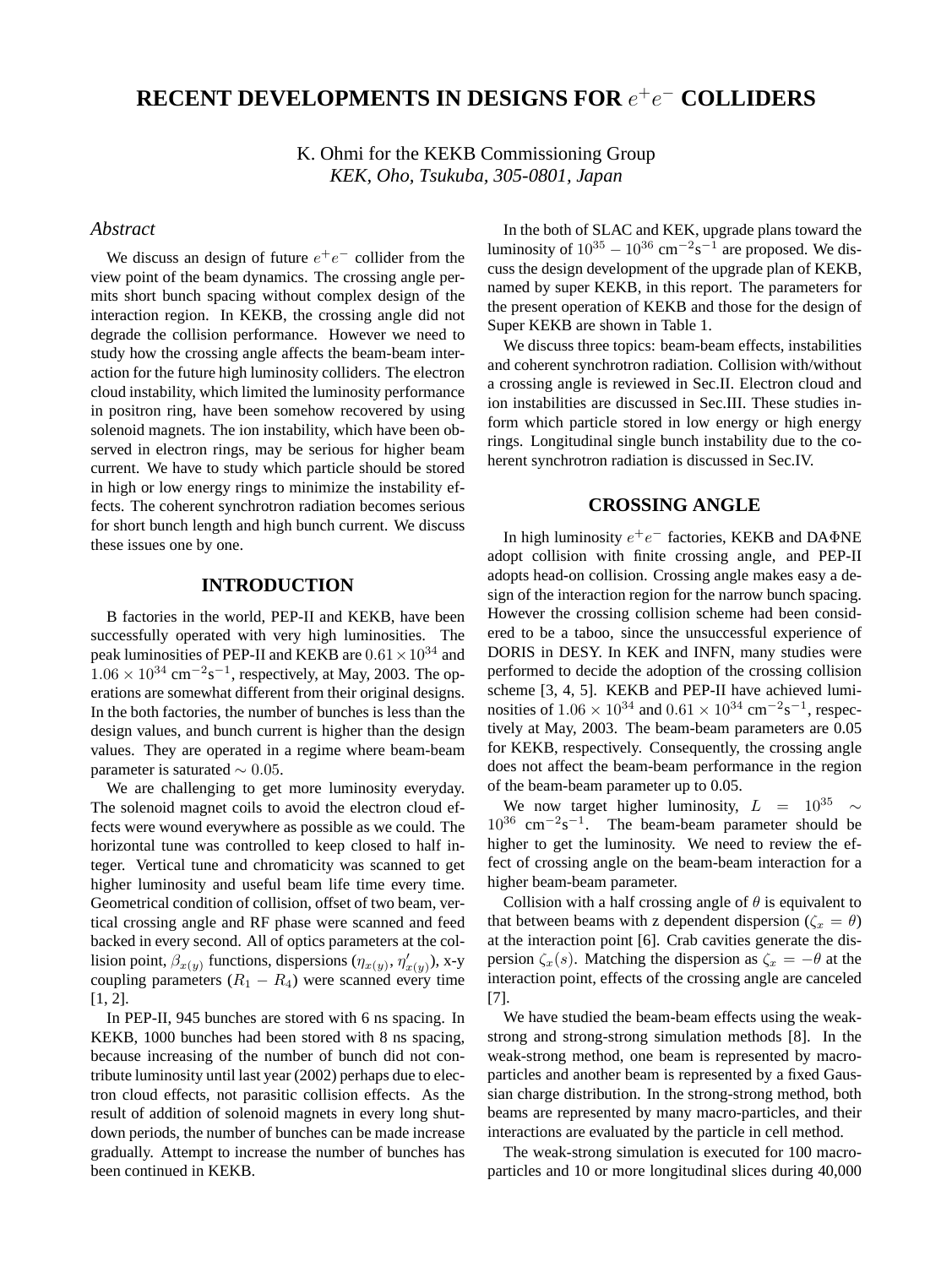|                                         | <b>KEKB</b>                    |                                           | Super KEKB                     |                   |
|-----------------------------------------|--------------------------------|-------------------------------------------|--------------------------------|-------------------|
|                                         | <b>HER</b>                     | <b>LER</b>                                | <b>HER</b>                     | <b>LER</b>        |
| particle                                | $e^-$                          | $\rho^+$                                  | $e^{\pm}$                      | $e^{\mp}$         |
| C                                       | 3016m                          |                                           | 3016m                          |                   |
| E                                       |                                | 8 GeV 3.5 GeV                             | 8 GeV                          | $3.5$ GeV         |
| $N_{+}$                                 |                                | $5.4 \times 10^{10}$ $7.3 \times 10^{10}$ |                                |                   |
| $N_{bunch}$                             | 1280                           |                                           | 5000                           |                   |
| $\beta_x/\beta_y$                       | $60 \text{ cm} / 7 \text{ mm}$ |                                           | $15 \text{ cm} / 3 \text{ mm}$ |                   |
| $\varepsilon_r$                         |                                | $24 \text{ nm}$ 18 nm                     | $18 \text{ nm}$                |                   |
| $\sigma_z$                              | $7 \text{ mm}$                 |                                           | $3.5 \text{ mm}$               |                   |
| $\nu_x/\nu_y/\nu_s$                     | 0.515/0.565/0.02               |                                           | 0.515/0.565/0.02               |                   |
| $\tau_{xy}/T_0$                         |                                | 4,000 4,000                               |                                | 4,000 4,000-8,000 |
| $\theta_c$                              | 11 mrad                        |                                           | $0-15$ mrad                    |                   |
| $L$ (cm <sup>-2</sup> s <sup>-1</sup> ) | $1.06 \times 10^{34}$          |                                           | $1 \times 10^{35} - 10^{36}$   |                   |

Table 1: Basic parameters of present KEKB and Super KEKB

revolutions. The strong-strong simulation is executed for 100,000 macro-particles and 5 longitudinal slices during 20,000 revolutions.

We calculated the luminosity for various current keeping the transparency condition. Figure 1 shows the beambeam tune shift which is estimated by the luminosity for the positron current,  $I_{+}$ . Pictures (a) and (b) are given by the weak-strong, and (c) and (d) are by the strong-strong. The tune shift should linearly depends on  $I_{+}$ , if there is no dynamical effect of the beam-beam interaction. In the weak-strong simulation, the tune shift linearly increases up to 0.25 for head-on collision, while it saturates around less than 0.08 for crossing angle 11 mrad. The tune shift is extremely high beyond all belief. We use operating tune which is close to half integer in horizontal as is operated in KEKB.



Figure 1: Beam-beam parameter (a)(c) and luminosity (b)(d) function of positron current for collisions with/without crossing angle. Pictures (a) and (b) are obtained by the weak-strong simulation, and (c) and (d) are by the strong-strong simulation.

Beam-beam halo is another limitation of the beam-beam effect [9]. The halo is evaluated by a very long term simulation using the weak-strong method. We used brute force simulation using 500 particle times  $10<sup>6</sup>$  turn, though there is some technique to reduce the calculation time [9, 11]. The CPU time was a few 10 minute for 10 longitudinal slices. Figure 2 shows distribution of beam particles in  $x - y$  plane. The particle times turn numbers,  $5 \times 10^8$ , corresponds to more than 1 hour. Concerning also beambeam halo, the head-on collision is better than that with finite crossing angle. [10].



Figure 2: Beam-beam halo for collisions without (left) and with (right) crossing angle estimated by the weak-strong simulation.

### **PARTICLE AND ENERGY**

In asymmetric B factories, PEP-II and KEKB, energies of electrons and positrons are chosen to be 8-9 GeV and 3-3.5 GeV. The choice is reasonable by considering an injector Linac, in which positrons are created as secondary particles by electrons accelerated to be several GeV. Electron beam can be accelerated to higher energy, while its intensity, which is primary, is stronger than that of positron beam.

From the viewpoint of the beam-beam interaction, the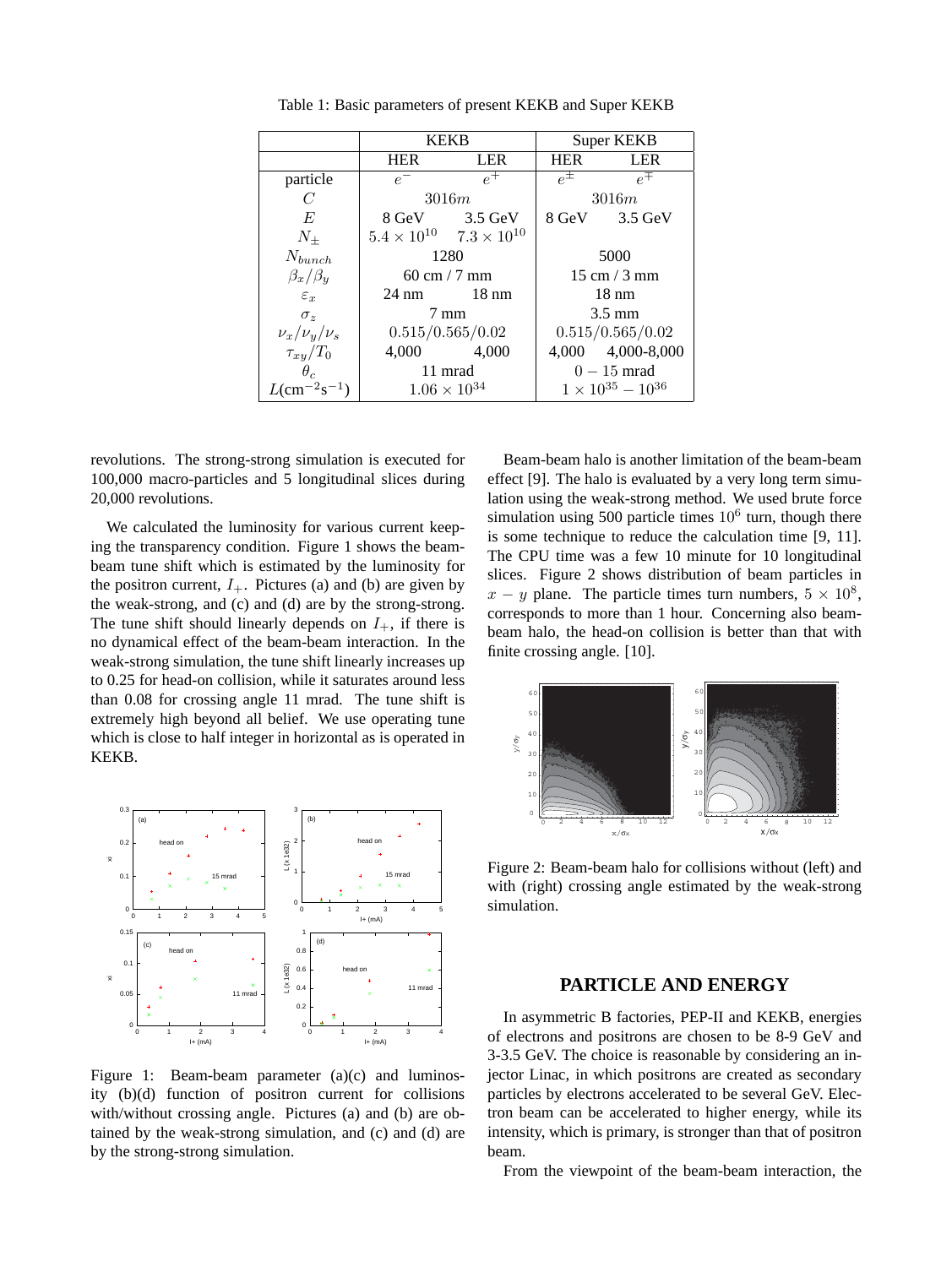number of particles with the low energy in a bunch is required to be more than those with the high energy. The socalled transparency condition is  $N_H \gamma_H = N_L \gamma_L$ , where  $N_{H(L)}$  and  $\gamma_{H(L)}$  are the number of particles and the relativistic factor of the high (low) energy, respectively. There is a merit to choose that electron beam has a lower energy.

In the B factories, ion and electron cloud instabilities are observed in electron and positron rings, respectively, and they affect the performances of the rings. We survey these instabilities and study which beam should have high or low energy.

#### *Electron cloud effect*

We first estimate build-up of an electron cloud for two case of the positron beam energies,  $E = 3.5$  GeV and 8 GeV. The photoelectron instability model [12] is used for the estimation of the build-up. There are some codes to estimate the build-up [12, 13, 14]. We used the code PEI [12].

The primary electrons are created by synchrotron radiation with a production rate,  $n_e = 0.0015/(m \cdot e^+)$ , for a positron passage per a mater. This production rate corresponds that 100 photons create 1 photoelectron at the chamber surface. This is an empirical value for a test antechamber at KEKB. The photons are assumed to be created uniformly at the chamber.

The secondary yield is used a formula given by ref.[13],

$$
Y_2(E) = Y_0 \exp(-5E/E_{max}) + Y_{max} \frac{E}{E_{max}} \frac{1.44}{0.44 + (E/E_{max})^{1.44}}.
$$
 (1)

 $E_{max} = 200 \text{ eV}, Y_0 = 0.5 \text{ and } Y_{max} = 1.2 \text{ are used here.}$ 

Figure 3 shows the electron cloud density for the beam energy of the cases of 3.5 GeV and 8 GeV. The density for 8 GeV is higher than that for 3.5 GeV:  $\rho_e(8GeV) > \rho_e(3.5)$ GeV).

In a regime for a lower cloud density than neutralization, electrons are strongly overfocused by the beam, therefore cloud density is determined by dynamical balance of creation and absorption. In another regime for a high cloud density close to neutralization, the overfocusing force is weakened, therefore electrons tend to be accumulated up to the neutralization. If these two cases of 3.5 ad 8 GeV are in the first regime, the cloud density of 8 GeV case should be more than that of 3.5 GeV:  $\rho_e(8 \text{ GeV}) > \rho_e(3.5 \text{ GeV})$ . Because the transparency condition,  $N_H \gamma_H = N_L \gamma_L$ , gives an equal number of photoelectrons production due to the number of photon scaling to  $N_+ \gamma_+$ , and the overfocusing force of low energy (high intensity) beam is stronger. If they are in the second regime, the electron line density is near the beam line density: that is, 3.5 GeV, which is higher line density, should be higher density,  $\rho_e(8 \text{ GeV}) < \rho_e(3.5)$ GeV).

The simulation result in Figure 3,  $\rho_e(8 \text{ GeV}) > \rho_e(3.5)$ GeV), shows that the both cases are in the first regime. The case of 8 GeV has so slow build-up time that it may be in

the second regime. Since these behaviors depend on parameters as electron production and secondary rates etc., we need more study whether these results are always obtained.



Figure 3: Electron cloud density for 3.5 GeV and 8 GeV cases.



Figure 4: Wake field caused by the electron cloud for 3.5 GeV and 8 GeV cases.

We first estimate the coupled bunch instability caused by the electron cloud [12]. A bunch train which passes through the electron cloud experiences a wake force. Figure 4 shows the wake field for each case. The growth time can be estimated by the wake force induced by the electron cloud. The growth times were obtained as  $\tau = 0.3T_0$  and  $0.4T_0$  for the case of 8 GeV and 3.5 GeV, respectively. The growth time for 8 GeV was a little faster than that for 3.5 GeV. The strongest mode was around  $m \approx 4500$ , whose frequency was  $\omega \approx (5120 - 4500)\omega_0 - \omega_\beta$  for either case. The growth rates are too fast to recover a bunch by bunch feedback system. Actually the electron cloud should be removed by solenoid magnets, ante-chamber, electrodes and other measures. We here focus the relative value of the growth: that is, 3.5 GeV is a little slower. This result may be due to that the cloud density for 3.5 GeV was further weaker, though the gamma factor is smaller.

We next study single bunch instability due to the electron cloud. The positron beam, which passes through the electron cloud, experiences a short range wake force. The wake force causes the strong head-tail instability. The instability can be simulated by some simulation codes [15, 16, 17, 18]. Figure 5 shows the growth of the vertical beam size for the cases of 3.5 and 8 GeV obtained by the code PEHTS [17].

The threshold of the strong head-tail instability due to the electron cloud is  $\rho_{e,th} = 0.5 - 1 \times 10^{12} \text{ m}^{-3}$  for 3 GeV and  $1-2\times10^{12}$  m<sup>-3</sup> for 8 GeV. The threshold densities for the cases of 3.5 and 8 GeV are about half of those estimated by the build up code in Figure 3. These results show that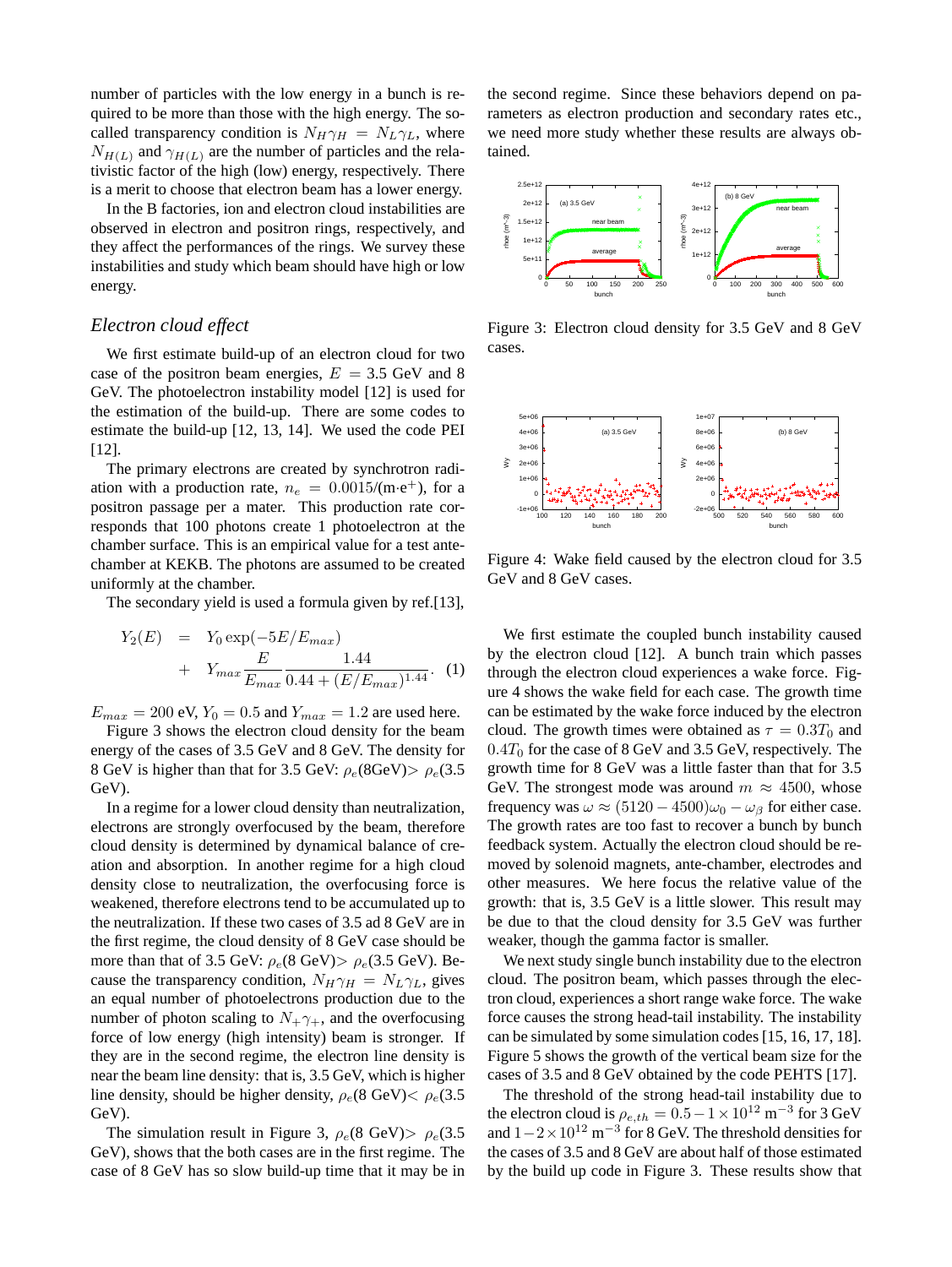

Figure 5: Growth of the single bunch instability caused by the electron cloud for (a) 3.5 GeV and (b) 8 GeV cases.

difficulties for the two cases are not big difference, because effect of  $\gamma$  is cancelled by the density difference.

#### *Ion effect*

We study which should choose 3.5 or 8 GeV for the electron beam energy. In an electron ring, ions, which produced by ionization of residual gas due to the beam, trapped in the bunch train, and causes a two-stream instability [19]. We studied this instability using a simulation model shown in Ref.[20, 21]. Electron bunch is assumed to be Gaussian distribution in the transverse plane and ions are represented by point-like macro-particles. In the simulation, the instability is caused by the oscillation of ions bounded in the bunch train. Ion species and yield are assumed as  $CO^+$ and  $4 \times 10^{-9}$ /(m·e). This yield corresponds to the pressure of  $1 \times 10^{-7}$  Pa. Figure 6 shows growth of transverse amplitudes,  $\sqrt{J_{y(x)}}$ . Vertical growth is faster than horizontal



Figure 6: Growth of the fast ion instability. Blue and red lines are evolutions of  $\sqrt{J_{y(x)}}$  m<sup>1/2</sup> for  $E = 8$  GeV and 3.5 GeV, respectively. Pictures (a) and (b) depict the vertical and horizontal growth, respectively.

one. The growth time is ∼ 50 and < 10 turns for 8 GeV and 3.5 GeV cases, respectively. The growth time of each energy case is reasonable for the consideration of the  $\gamma$  factor and the beam line density. Perhaps growth time of 50 turn is limit for bunch by bunch feedback system. Concerning ion issue, the option of 8 GeV is better.

## **COHERENT SYNCHROTRON RADIATION**

Bunch lengthening is important issue for keeping the length with high population. The threshold of longitudinal single bunch instability is discussed using Keil-Schnell-Boussard relation [22]. The impedance threshold value is given by

$$
|Z_{\parallel}/n| = 0.66 Z_0 \frac{\alpha \gamma}{N_e r_e} \sigma_\delta^2 \sigma_z.
$$
 (2)

where  $n = \omega/\omega_0$  and  $\alpha$  is the momentum compaction factor. The threshold of the impedance  $Z/n$  is ~0.05  $\Omega$  for present KEKB.

Coherent synchrotron radiation affects the bunch lengthening [23, 24]. The wake force of the coherent radiation is given by [25, 26]

$$
W_0(z) = \frac{2}{(3R^2)^{1/3}} \frac{\partial}{\partial z} z^{-1/3}
$$
 (3)

where  $R$  is the bending radius. The impedance integrated over the circumference is given as

$$
Z_{\parallel}(\omega) = \frac{i A Z_0}{2} \left(\frac{\omega R}{c}\right)^{1/3} \tag{4}
$$

where  $A = 3^{-1/3} \Gamma(2/3)(\sqrt{3}i - 1) = 1.63i - 0.94$ . Since the impedance scales as  $Z/n \propto \omega^{-2/3}$ , the Keil-Schnell-Boussard criteria gives threshold frequency  $(\omega_{th})$  of the instability,

$$
\omega_{th} R/c = 2.0 \Lambda^{3/2},\tag{5}
$$

where  $1$ 

$$
\Lambda = \frac{N_e r_e}{\alpha \gamma \sigma_{\delta}^2 \sqrt{2\pi} \sigma_z} \frac{R}{\bar{R}} \tag{6}
$$

and  $\bar{R} = L/2\pi = c/\omega_0$ .

We have to consider that lower frequency component of the impedance, which satisfies a condition of  $\omega \sigma_z/c < 1$ , does not contribute the instability. The frequency component, which satisfies  $\omega R/c > (\pi R/2b)^{3/2}$ , is shielded by the chamber wall, where  $b$  is the chamber radius [27]. This gives another necessary condition for the instability,  $b\Lambda/R > 1$ .

The length of the bending magnet should be remember to be short for LER,  $L_{\text{Bend}} = 0.76$  m [24]. If the correlation is determined by interaction in a bending magnet, the correlation length is estimated by the overtaking length for the radiation.

$$
\ell_{\text{cor}} = \frac{1}{3R^2} \left( \frac{L_{\text{Bend}}}{2} \right)^3. \tag{7}
$$

It is difficult to understand whether the synchrotron radiation emitted in a bending magnet affects the motion in another bending magnet. If it does not affect, the wake force should be truncated with the correlation length. Otherwise, a numerical simulation of motion, in which the correlation across bending magnets is included, should be performed [24].

These values for KEKB and super KEKB are summarized in Table 2.

<sup>&</sup>lt;sup>1</sup>The coefficient of  $\Lambda^{3/2}$  was followed by Ref.[23].